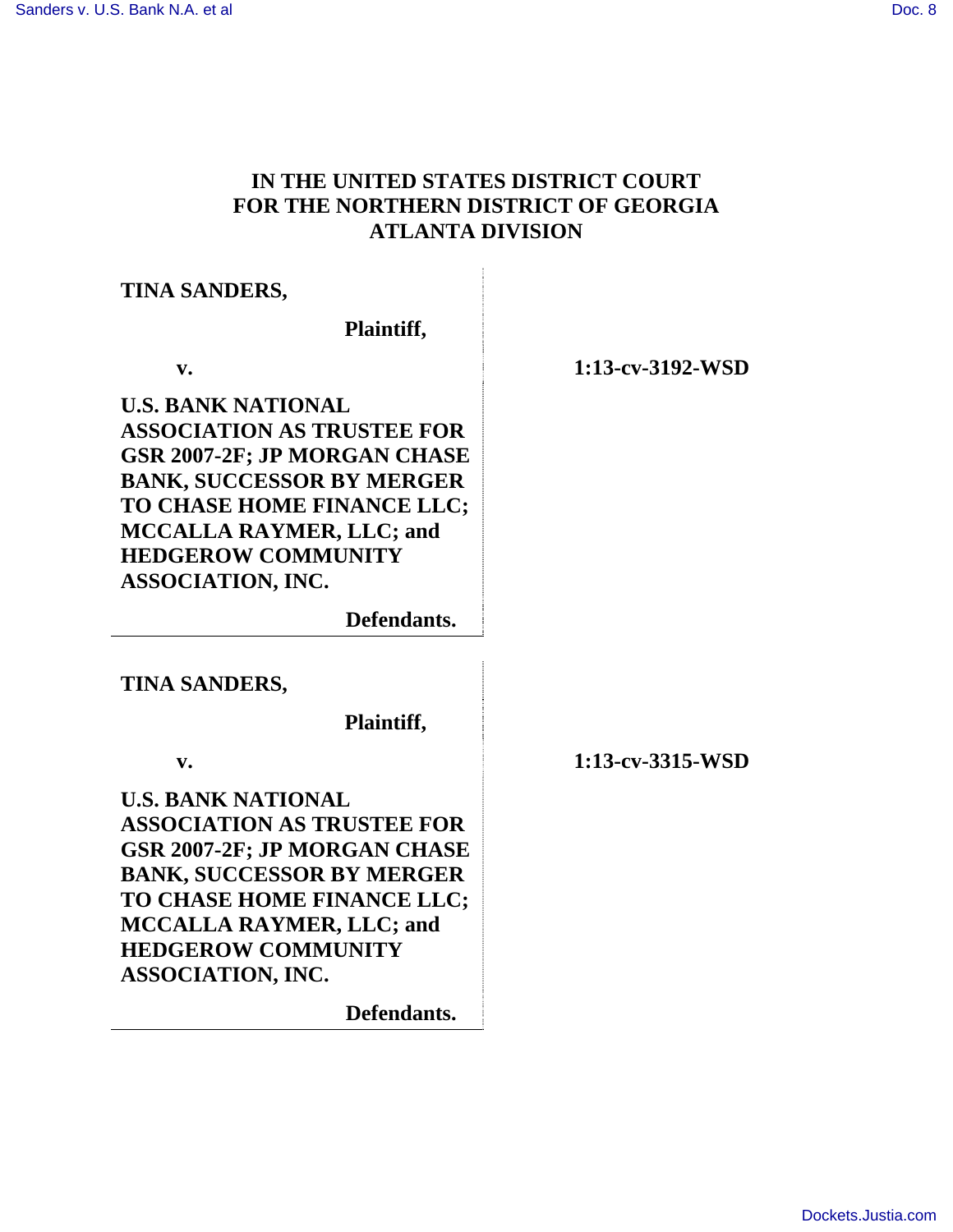## **OPINION AND ORDER**

This matter is before the Court on the required frivolity review of Plaintiff

Tina Sanders's ("Plaintiff") complaints in Case No. 1:13-cv-3192 ("Case 3192")

[3] and Case No. 1:13-cv-3315 ("Case 3315") [2] (together, "Complaints").

## **I. BACKGROUND**

 $\overline{a}$ 

On September 25, 2013, Plaintiff submitted an application to proceed *in* 

*forma pauperis* ("IFP") in Case 3192, which Magistrate Judge Walter E. Johnson

granted. On September 30, 2013, Plaintiff filed an IFP application in Case 3315,

which Magistrate Judge Johnson also granted.<sup>1</sup> Because they are identical, the

Court considers Plaintiffs' Complaints together.<sup>2</sup>

<sup>1</sup> Plaintiff originally filed her IFP application and Complaint in Case 3315 in the United States District Court for the Southern District of New York. On October 3, 2013, the Southern District of New York *sua sponte* transferred that action to this Court based on improper venue, pursuant to 28 U.S.C. § 1406(a).

<sup>2</sup> Plaintiff has a lengthy history of challenging the validity of her mortgage debt, and seeking to delay foreclosure of the Property, at issue in her Complaints. Plaintiff has filed at least four bankruptcy cases in the Northern District of Georgia since obtaining her mortgage: (i) No. 08-50078, filed October 6, 2008, and discharged May 4, 2009; (ii) No. 10-89227, filed October 1, 2010, and dismissed December 29, 2010, for failure to pay the filing fee; (iii) No. 11-55668, filed February 25, 2011, and dismissed June 16, 2011, for failure to file required financial information and failure to attend meeting of creditors; and (iv) No. 12-55493, filed March 2, 2012, dismissed with prejudice August 16, 2012 for willful failure to prosecute, and appeal denied on July 9, 2013. In connection with her third bankruptcy case, Plaintiff also filed an adversary action against Chase and U.S. Bank challenging their standing to foreclose on the Property and the validity of her mortgage debt. Sanders v. Chase, et al.,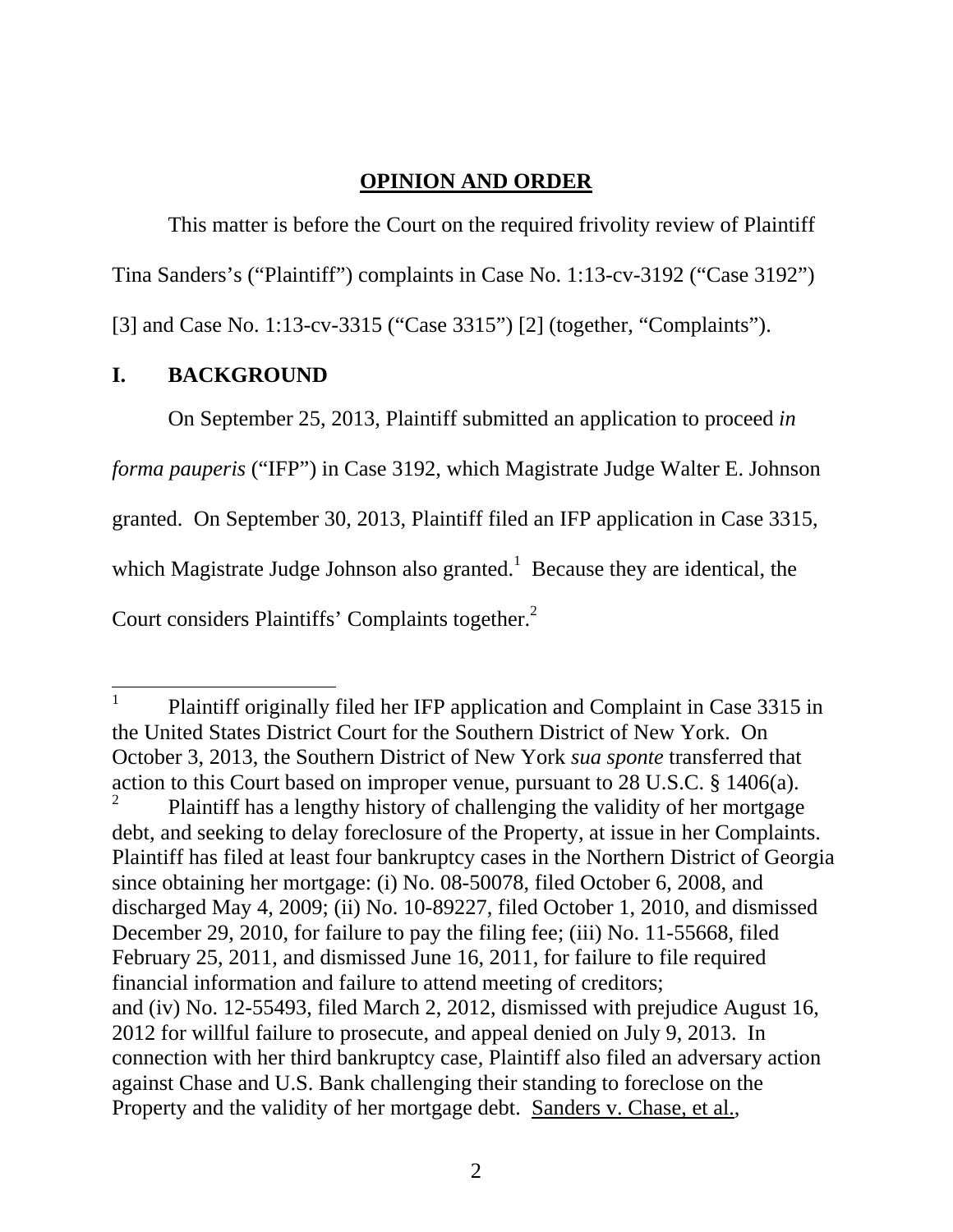On November 15, 2005, Plaintiff obtained a loan in the amount of \$449,100 and executed in favor of JP Morgan Chase Bank, N.A. ("Chase") a security deed to real property located at 2540 Sable Ridge Court, Buford, Georgia (the "Property"). (Compl. ¶¶ 8-9).

Plaintiff alleges that "[f]rom the date of purchase until December 2010 Plaintiff made ever[y] monthly payment as required by the loan documents." (Id.  $\P$  11).<sup>3</sup> At some point, Plaintiff received a letter from Chase stating that she had defaulted on her mortgage payments. (Id. ¶ 12). Plaintiff asserts that she provided proof of payment, as Chase requested, but Chase "made no effort to substantiate Plaintiff's claims." (Id. 16).

 $\overline{a}$ 

No. 11-5321-JB (Bankr. N.D. Ga. 2011) (filed June 13, 2011, and dismissed September 13, 2011, because underlying bankruptcy case was dismissed). In appealing the dismissal of her most recent bankruptcy case, Plaintiff moved to stay foreclosure pending the outcome of her appeal and stated that her petition "was filed for protection from JPMorgan Chase to stop her [sic] foreclosure and to allow a Modification to go thru [sic]." Sanders v. Townson, No. 1:12-cv-3304, Docs. 5, 15 at 3 (N.D. Ga. 2012). On July 9, 2013, the Court dismissed Sanders's appeal including because it found that her appeal and multiple bankruptcy cases were filed for the purpose of delaying foreclosure and that her conduct constituted an abuse of the bankruptcy system. Id. at Doc. 17.

<sup>3</sup> The Court notes that Plaintiff's allegations regarding her payment history are undercut by her statements in her bankruptcy cases that, on October 22, 2008, she owed \$30,000, and on June 11, 2012, she owed \$100,000, in arrears on her mortgage. In re Sanders, No. 08-80078, Doc. 10 at 14 (Bankr. N.D. Ga. Oct. 22, 2008); In re Sanders, No. 12-55493, Doc. 28 at 5 (Bankr. N.D. Ga. June 11, 2012).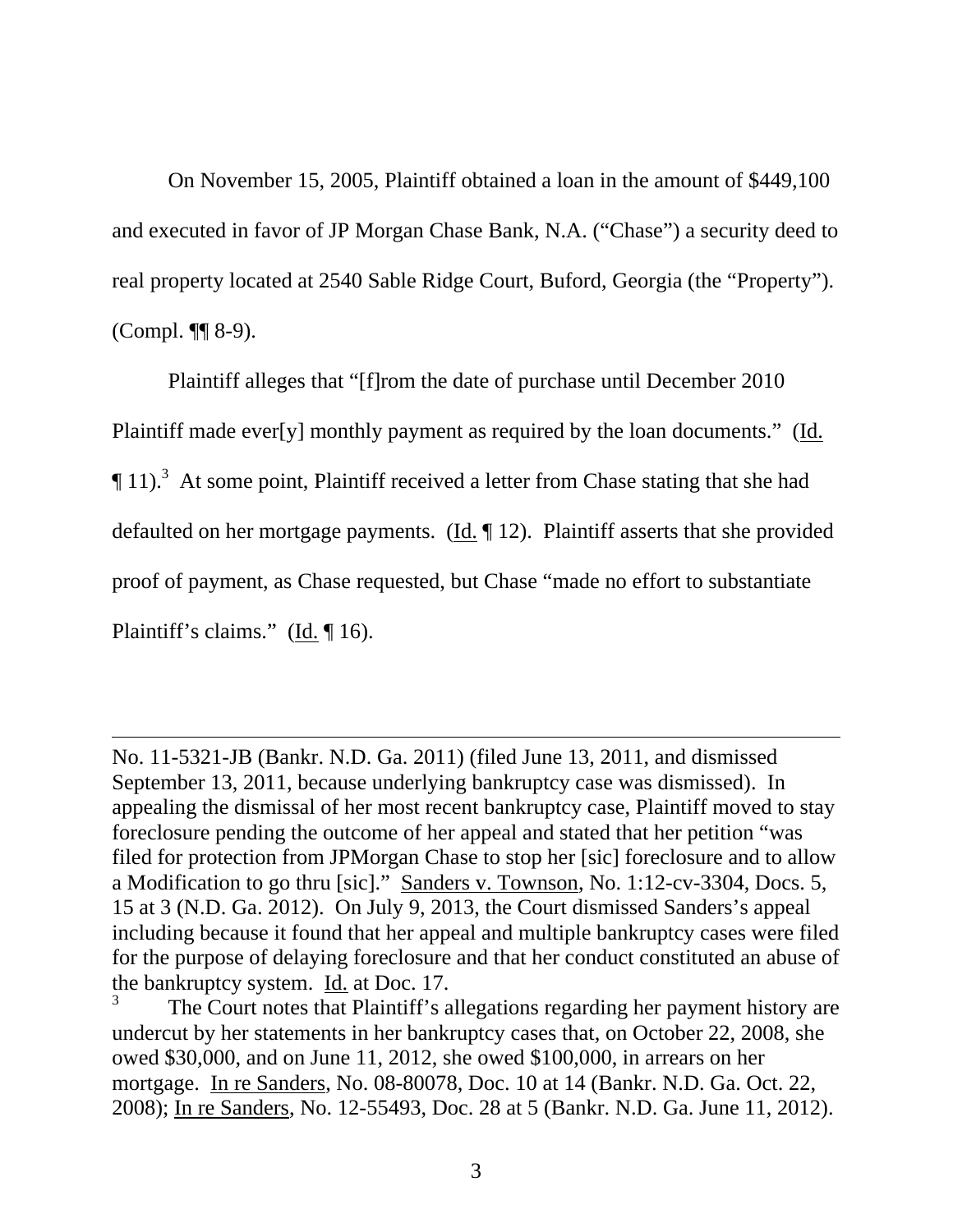In January 2011, Plaintiff alleges, Chase began refusing to accept her loan payments "due to the default status of the loan." (Id. ¶ 17).

In October 2012, McCalla Raymer, LLC ("McCalla Raymer") sent Plaintiff a letter indicating that a foreclosure sale of the Property was scheduled for the first Tuesday of November, 2012. (Id. ¶ 18). Plaintiff asserts that she did not receive any other communications from Chase or McCalla Raymer and that they "failed to send Proper Notice of the alleged debt and failed to validate the debt as requested by the Plaintiff." ( $\underline{Id}$ .  $\P$  19).

In September 2013, "without any prior notice, or demand for payment, a real property foreclosure action was filed against Plaintiff, titled U.S. BANK NATIONAL ASSOCIATION as TRUSTEE FOR GSR 2007-2F." (Id. ¶ 20).

Plaintiff, proceeding *pro se*, asserts claims for breach of contract, negligence, gross negligence, violation of the Real Estate Settlement Procedures Act ("RESPA"), 12 U.S.C. § 2601 et seq., and "fraudulent assignments of mortgage – void" against Chase, U.S. Bank National Association as Trustee for GSR 2007-2F ("U.S. Bank"), McCalla Raymer and Hedgerow Community Association, Inc. (collectively, "Defendants"). Plaintiff seeks injunctive relief to prevent Defendants "from further dispersing and damaging [Plaintiff's] private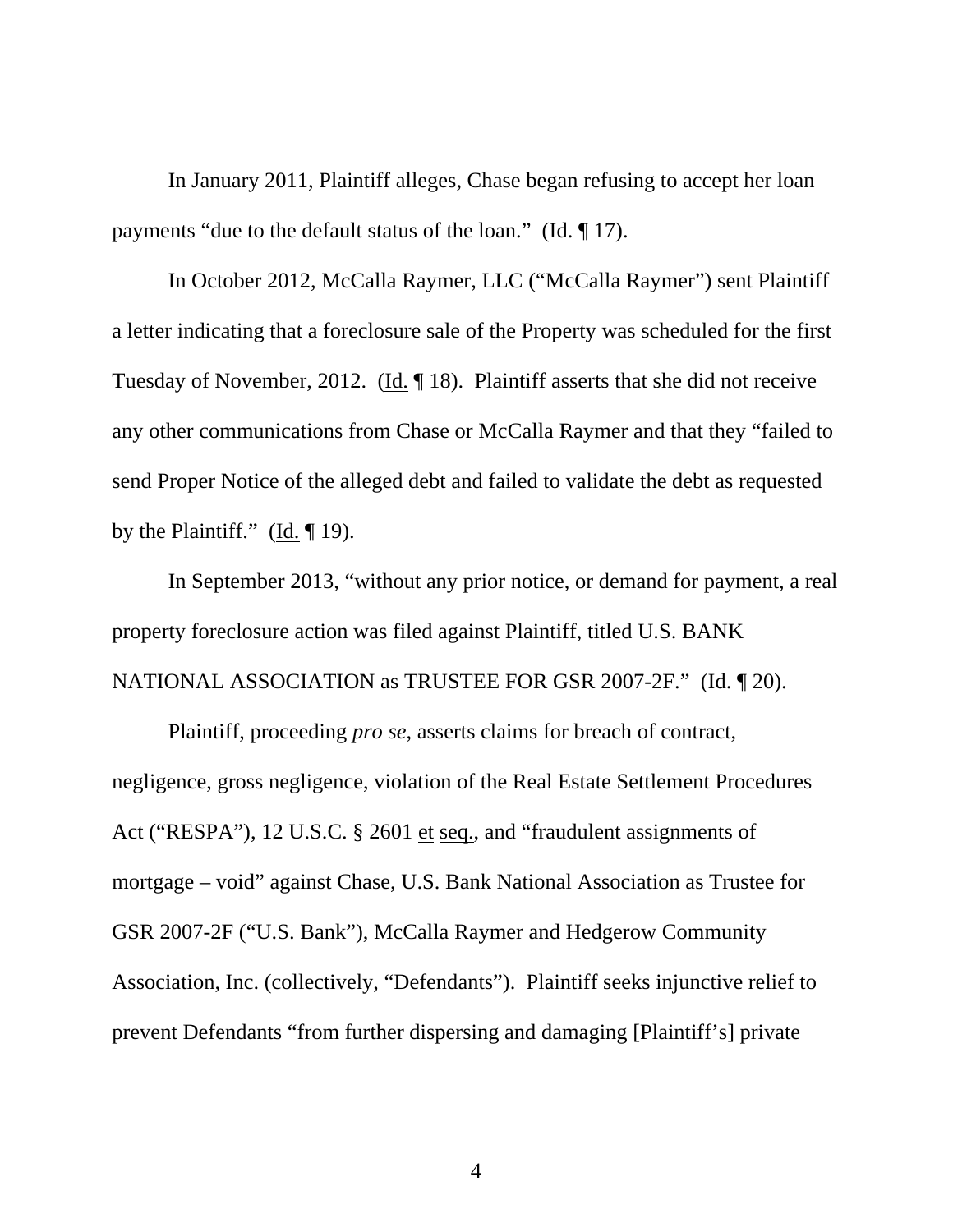property," rescission of her mortgage, quiet title to the Property and damages in the amount of \$14,000,000.

#### **II. DISCUSSION**

#### A. Legal Standard

A court must dismiss a complaint filed *in forma pauperis* if at any time the court determines the action is frivolous or malicious or that it fails to state a claim on which relief can be granted. 28 U.S.C. § 1915(e)(2)(B)(i)-(ii). "Failure to state a claim under [Section]  $1915(e)(2)(B)(ii)$  is governed by the same standard as dismissal for failure to state a claim under [Federal Rule of Civil Procedure] 12(b)(6)." Wilkerson v. H&S, Inc., 366 F. App'x 49, 51 (11th Cir. 2010) (citing Mitchell v. Farcass, 112 F.3d 1483, 1490 (11th Cir. 1997)). Under this standard, "a complaint must contain sufficient factual matter, accepted as true, to 'state a claim to relief that is plausible on its face.'" Ashcroft v. Iqbal, 556 U.S. 662, 678 (2009) (quoting Bell Atl. Corp. v. Twombly, 550 U.S. 544, 570 (2007)). "A claim has facial plausibility when the plaintiff pleads factual content that allows the court to draw the reasonable inference that the defendant is liable for the misconduct alleged." Iqbal, 556 U.S. at 678 (citing Twombly, 550 U.S. at 556).

Review for frivolousness, on the other hand, "'accords judges not only the authority to dismiss a claim based on an indisputably meritless legal theory, but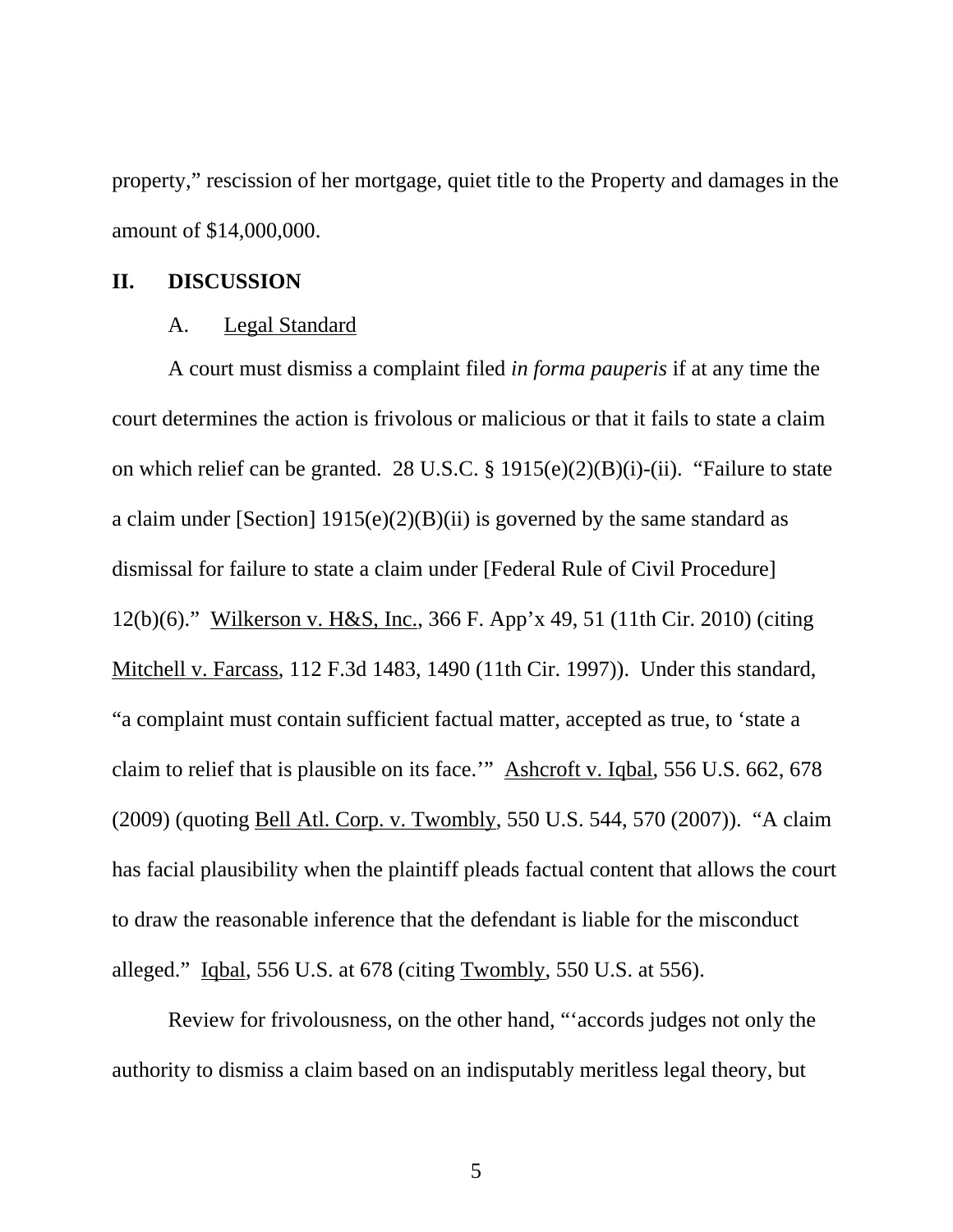also the unusual power to pierce the veil of the complaint's factual allegations and dismiss those claims whose factual contentions are clearly baseless.'" See Miller v. Donald, 541 F.3d 1091, 1100 (11th Cir. 2008) (quoting Neitzke v. Williams, 490 U.S. 319, 327 (1989)). A claim is frivolous when it "has little or no chance of success," that is, when it appears "from the face of the complaint that the factual allegations are 'clearly baseless' or that the legal theories are 'indisputably meritless.'" Carroll v. Gross, 984 F.2d 392, 393 (11th Cir. 1993) (quoting Neitzke, 490 U.S. at 327).

Plaintiff filed her Complaints *pro se*. "A document filed *pro se* is to be liberally construed, and a *pro se* complaint, however inartfully pleaded, must be held to less stringent standards than formal pleadings drafted by lawyers." Erickson v. Pardus, 551 U.S. 89, 94 (2007) (citations and internal quotation marks omitted). Nevertheless, a *pro se* plaintiff must comply with the threshold requirements of the Federal Rules of Civil Procedure. See Beckwith v. Bellsouth Telecomms. Inc., 146 F. App'x 368, 371 (11th Cir. 2005). "Even though a *pro se* complaint should be construed liberally, a *pro se* complaint still must state a claim upon which the Court can grant relief." Grigsby v. Thomas, 506 F. Supp. 2d 26, 28 (D.D.C. 2007). "[A] district court does not have license to rewrite a deficient pleading." Osahar v. U.S. Postal Serv., 297 F. App'x 863, 864 (11th Cir. 2008).

6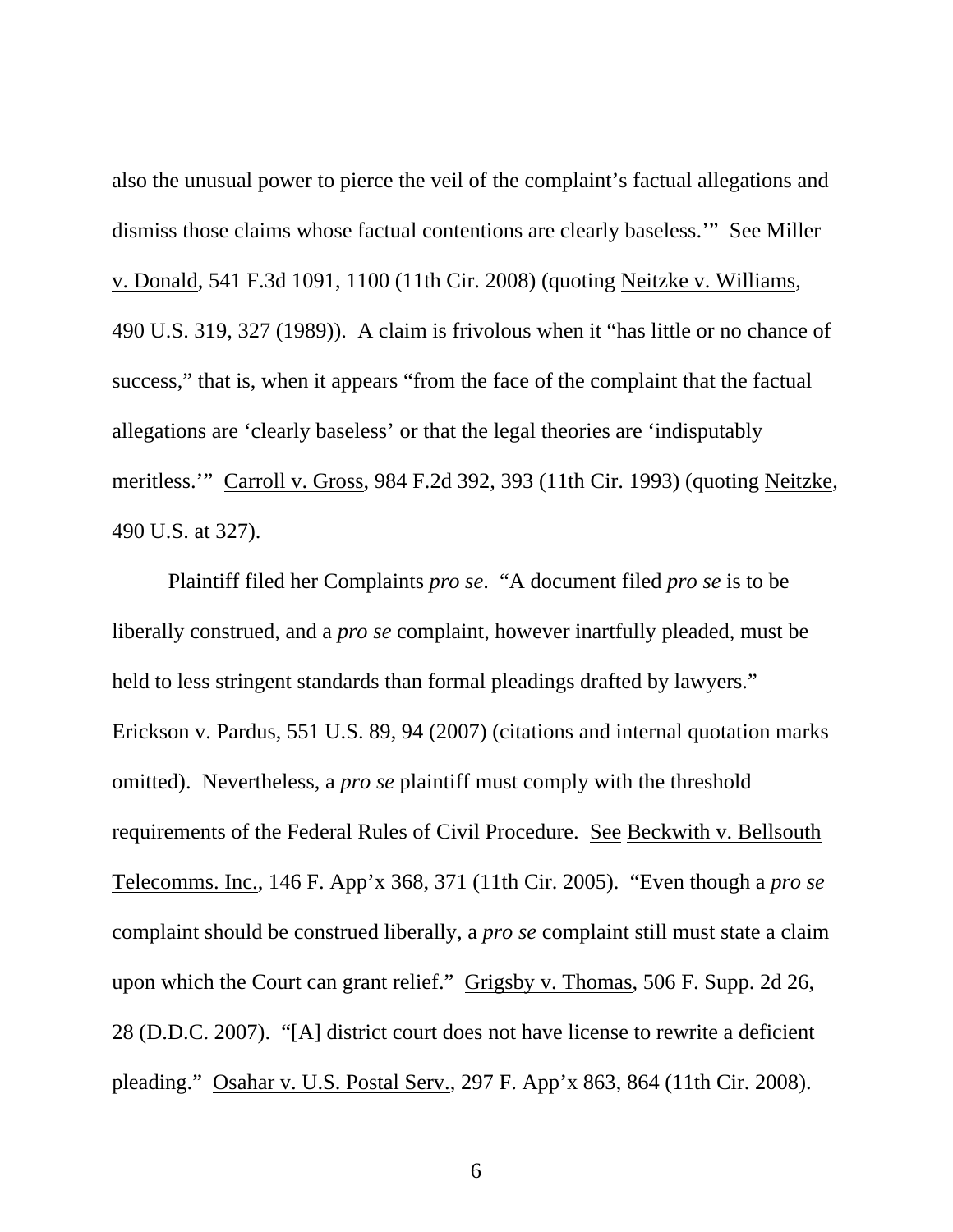# B. Analysis

#### 1. Breach of Contract

Under Georgia law, "[t]he essential elements of a breach of contract claim are (1) a valid contract; (2) material breach of its terms; and (3) damages arising therefrom." TDS Healthcare Sys. Corp. v. Humana Hosp. Illinois, Inc., 880 F. Supp. 1572, 1583 (N.D. Ga. 1995). A plaintiff asserting a breach of contract claim must allege a particular contractual provision that the defendants violated to survive a motion to dismiss. See Am. Casual Dining, L.P. v. Moe's Southwest Grill, L.L.C., 426 F. Supp. 2d 1356, 1370 (N.D. Ga. 2006) (citing Adkins v. Cagle Foods JV, LLC, 441 F.3d 1320, 1327 (11th Cir. 2005)).

Plaintiff asserts that Chase, McCalla Raymer and U.S. Bank breached their duties under Plaintiff's "loan documents" by failing to credit Plaintiff's payments; failing to correct their accounting mistakes; reporting false information to the credit bureaus; attempting to foreclose on the Property "without a legal basis;" and breaching their duty of good faith and fair dealing. (Compl. ¶ 23). Plaintiff does not identify any contract she entered into with McCalla Raymer or U.S. Bank, or what contractual provision of her "loan documents" Defendants allegedly breached. Plaintiff fails to allege facts sufficient to support a claim for breach of contract and this claim is dismissed. See Am. Casual Dining, 426 F. Supp. 2d at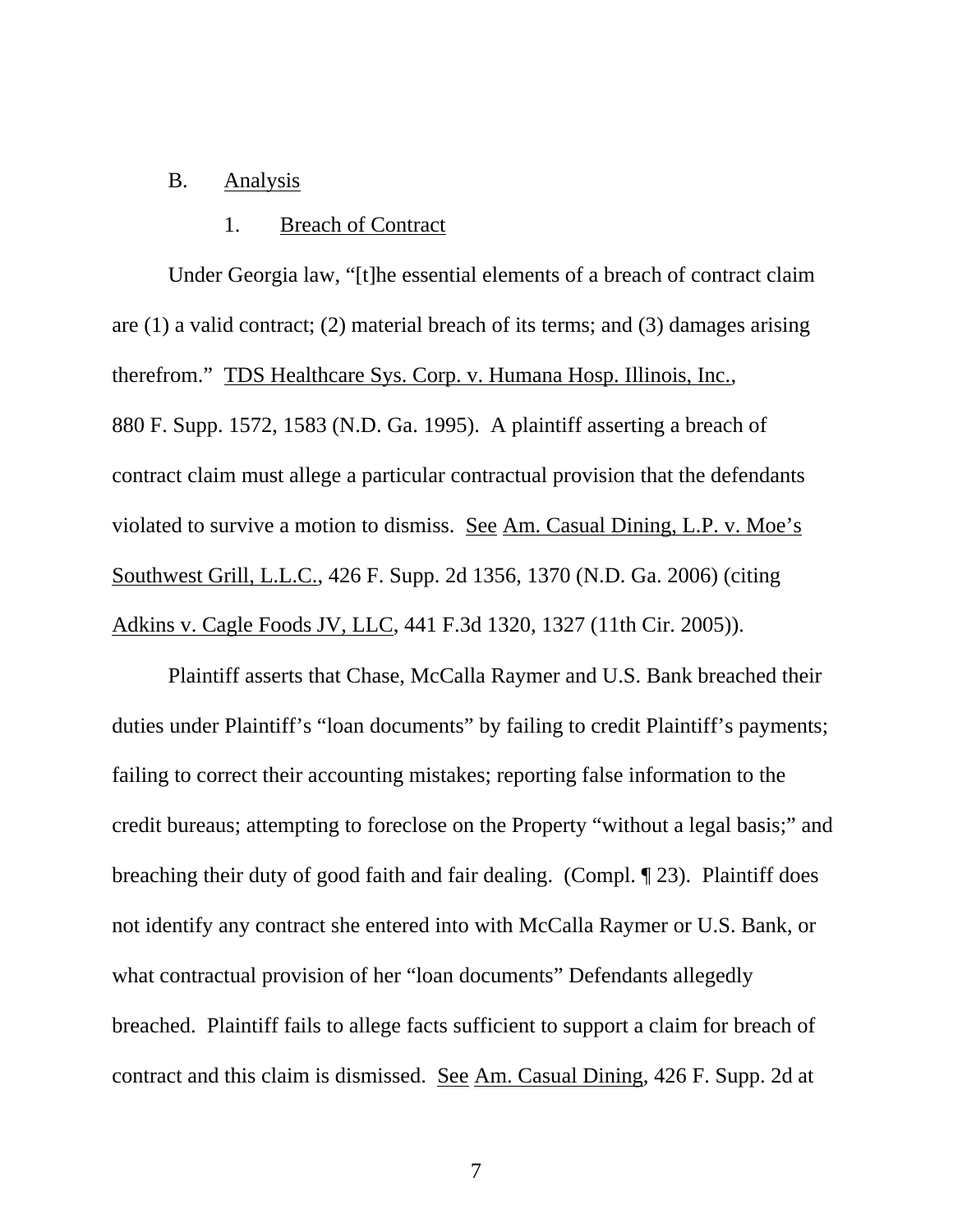1370 ("Because [plaintiff] cannot point to any contractual provision that [defendant] breached . . . [plaintiff] cannot state a claim for breach of contract based on these allegations."); Morrell v. Wellstar Health Sys., Inc., 633 S.E.2d 68, 72 (Ga. Ct. App. 2006) (no independent cause of action for violation of the duty of good faith and fair dealing apart from breach of an express term of the contract).

### 2. Negligence and Gross Negligence

To support a claim for negligence in Georgia, a plaintiff must allege:

(1) a legal duty to conform to a standard of conduct raised by the law for the protection of others against unreasonable risks of harm; (2) a breach of this standard; (3) a legally attributable causal connection between the conduct and the resulting injury; and (4) some loss or damage flowing to the plaintiff's legally protected interest as a result of the alleged breach of the duty.

Burch v. Chase Manhattan Mortg. Corp., No. 1:07-cv-0121-JOF, 2008

WL 4265180, at \*15 (N.D. Ga. Sept. 15, 2008) (quoting Bradley Ctr., Inc. v. Wessner*,* 296 S.E.2d 693, 695 (Ga. 1982)). However, "[a] defendant's mere negligent performance of a contractual duty does not create a tort cause of action; rather, a defendant's breach of a contract may give rise to a tort cause of action only if the defendant has also breached an independent duty created by statute or common law." Fielbon Dev. Co. v. Colony Bank of Houston Cnty., 660 S.E.2d 801, 808 (Ga. Ct. App. 2008). Georgia law is clear that "[a]bsent a legal duty beyond the contract, no action in tort may lie upon an alleged breach of [a]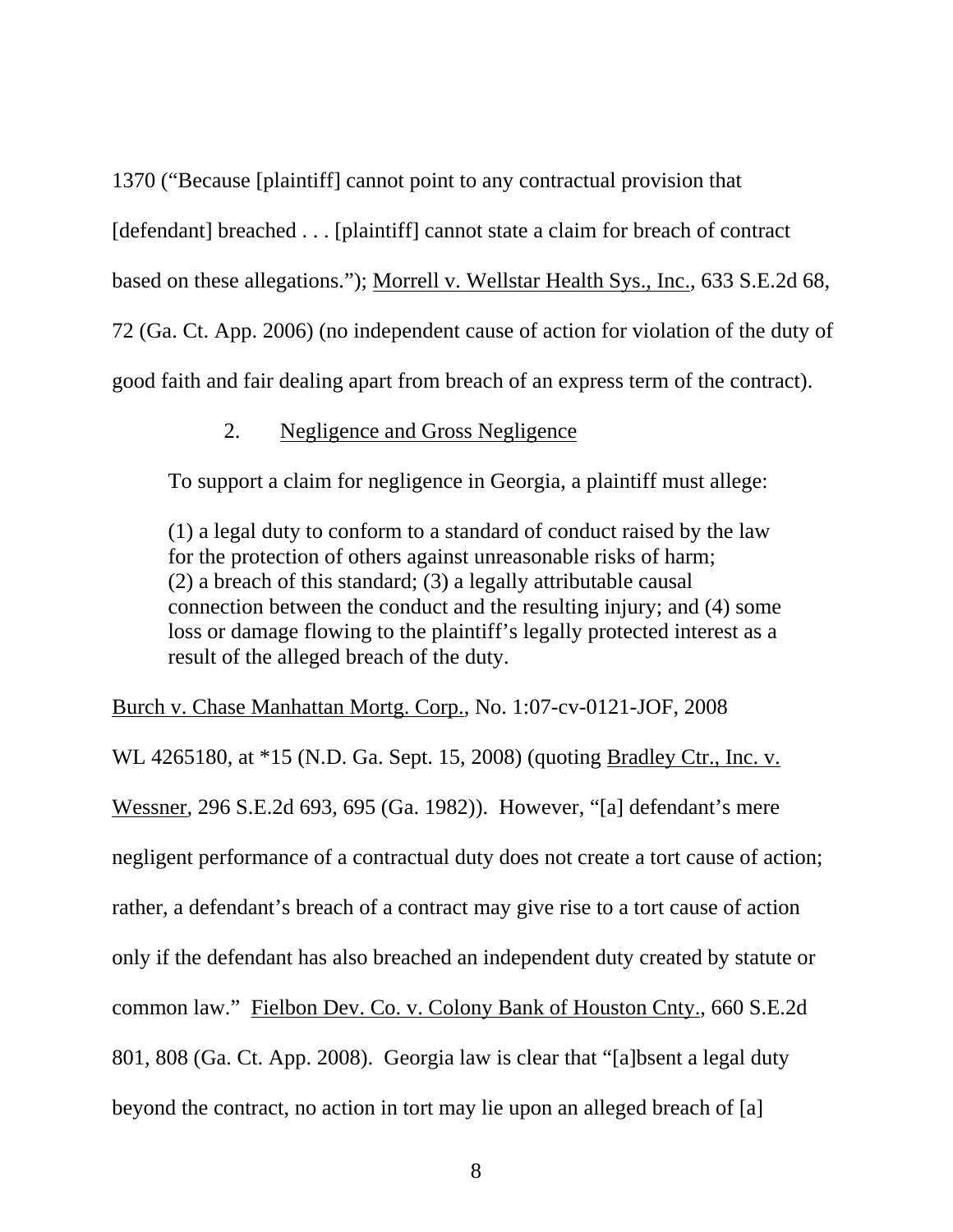contractual duty." Id. (quoting Wallace v. State Farm Fire & Cas. Co., 539 S.E.2d 509, 512 (Ga. Ct. App. 2000)); see also Doty Comm'n, Inc. v. L.M. Berry & Co., 417 F. Supp. 2d 1355, 1358 (N.D. Ga. 2006) (breach of obligations imposed by contract does not give rise to claim for gross negligence absent breach of an independent duty created by statute or common law).

Plaintiff asserts that Defendants owed Plaintiff a duty of care as her loan servicer, and that Chase and U.S. Bank breached their duty by failing to credit Plaintiff's payments; failing to correct their accounting mistakes; reporting false information to the credit bureaus; attempting to foreclose on the Property "without a legal basis;" and breaching their duty of good faith and fair dealing. (Compl. ¶¶ 26-27, 31-32). Any duty related to the servicing of Plaintiff's loan arises from the loan transaction Plaintiff entered into with Chase, and which duties Defendants assumed when they allegedly became Plaintiff's loan servicer. Plaintiff fails to allege that Defendants breached any duty owed to her independent of Plaintiff's loan documents and her claims for negligence and gross negligence are dismissed.

## 3. Violation of RESPA

 RESPA requires a loan servicer to provide a written response acknowledging receipt of a borrower's Qualified Written Request ("QWR") within 20 days, and to take any necessary action within 60 days, excluding legal public

9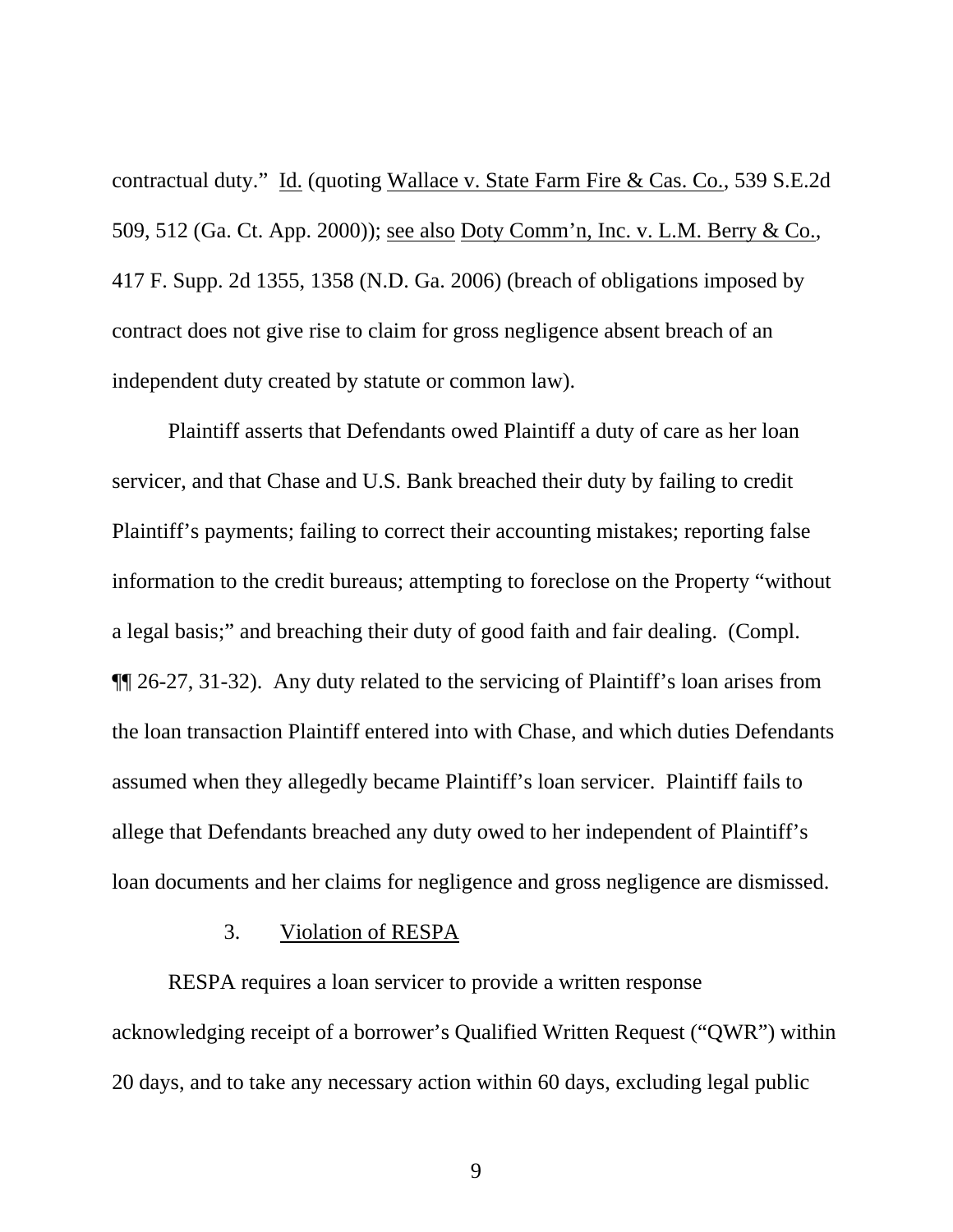holidays, Saturdays and Sundays. See 12 U.S.C. § 2605(e). Plaintiff's RESPA claim consists of three sentences: one which simply incorporates the 35 preceding paragraphs, and the other two which assert that "Plaintiff's inquiries constitute 'qualified written requests' under [RESPA]," and that Chase's failure to respond to her requests entitles Plaintiff to actual damages. (Compl. ¶¶ 38-39). Plaintiff fails to identify the date or content of her alleged "inquiries" and her conclusory assertions are not sufficient to support a claim for violation of RESPA. "[P]laintiffs must do more than merely state legal conclusions; they are required to allege some specific factual bases for those conclusions or face dismissal of their claims." Jackson, 372 F.3d at 1263. Plaintiff's claim under RESPA is dismissed.

### 4. "Fraudulent Assignments of Mortgage – Void"

 Plaintiff next argues that Defendants used fraudulent and forged assignments of loan documents to foreclose on the Property. Plaintiff relies on a 2011 lawsuit filed by a purported "white-collar fraud specialist" which alleges that Chase and U.S. Bank "resorted to fake documents because they could not legally establish true ownership of the loans when trying to foreclose." (Compl. ¶ 41). Plaintiff does not allege that she was a party to that action or how it is related to Plaintiff's claims here. Plaintiff fails to identify any allegedly fraudulent or forged assignment of her mortgage or specify the purported defect in the assignment.

10